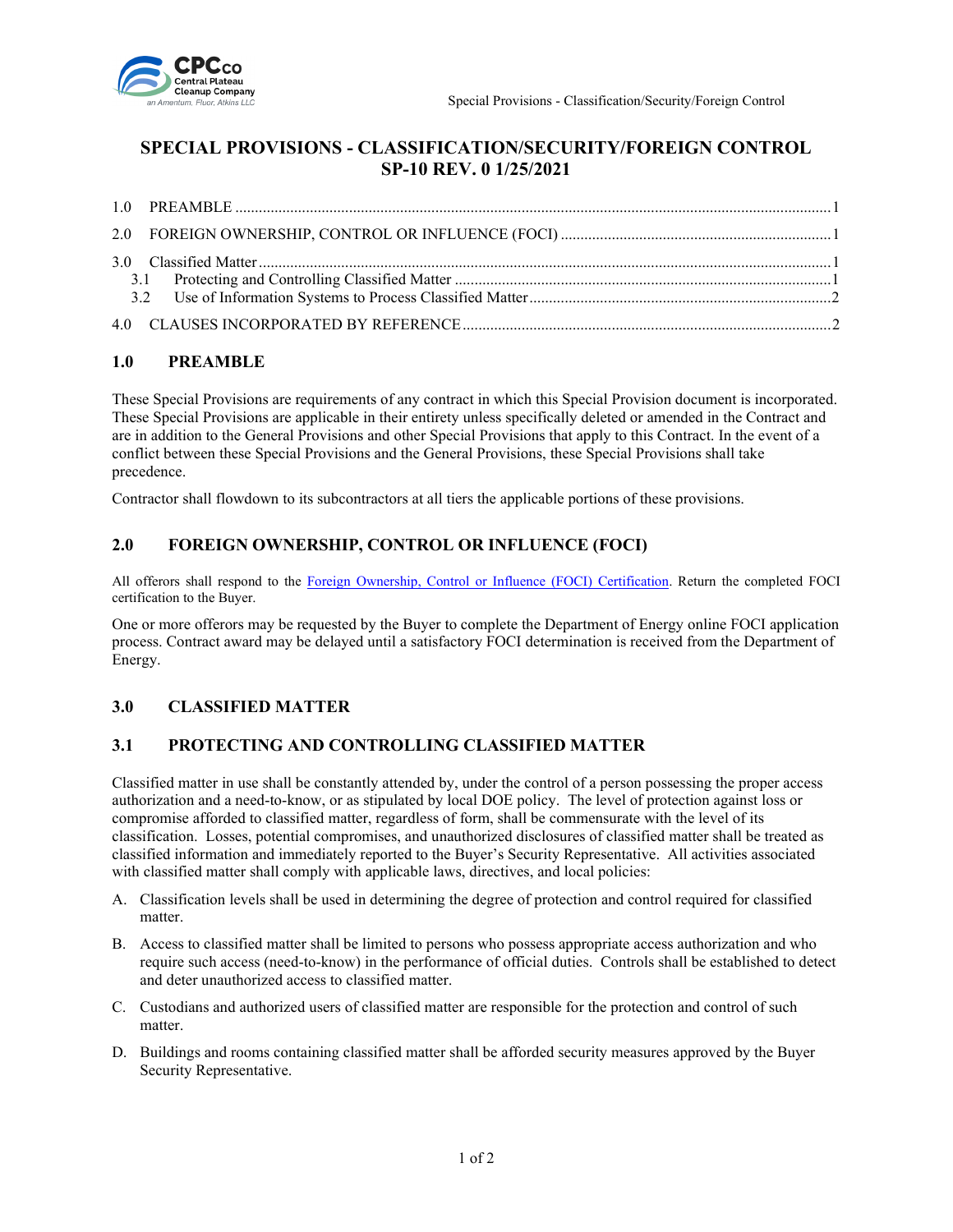

- E. Security containers required for the storage of classified matter shall be approved by the Buyer Security Representative. Classified matter that is not under the personal control of an authorized person shall be stored in GSA approved security containers equipped with X-07 or X-08 Mas Hamilton combination locks.
- F. Only authorized Hanford Site locksmiths are permitted to work on security containers used for the protection of classified matter.

### <span id="page-1-0"></span>**3.2 USE OF INFORMATION SYSTEMS TO PROCESS CLASSIFIED MATTER**

The Contractor shall ensure that information systems, i.e., personal computers, microcomputers, networks, data applications, etc., used to collect, create, communicate, compute, disseminate, process, store, and/or control classified information comply with applicable laws, directives, and local policies. The Contractor shall not use information systems to process classified matter without receiving the appropriate written authorization from the Buyer.

## <span id="page-1-1"></span>**4.0 CLAUSES INCORPORATED BY REFERENCE**

The following Department of Energy Acquisition Regulation (DEAR) clauses are hereby incorporated by reference to this Contract. When included herein, text of the clause is provided for convenience only. Unless a revision is indicated, the full text of the clause as written in the regulation is invoked.

| <b>FAR/DEAR</b><br><b>REFERENCE</b> | <b>CLAUSE TITLE</b>                        |
|-------------------------------------|--------------------------------------------|
| DEAR 952.204-2                      | Security (Aug 2016)                        |
| DEAR 952.204-70                     | Classification/Declassification (Sep 1997) |
| DEAR 970.5204-1                     | Counterintelligence (Dec 2010)             |